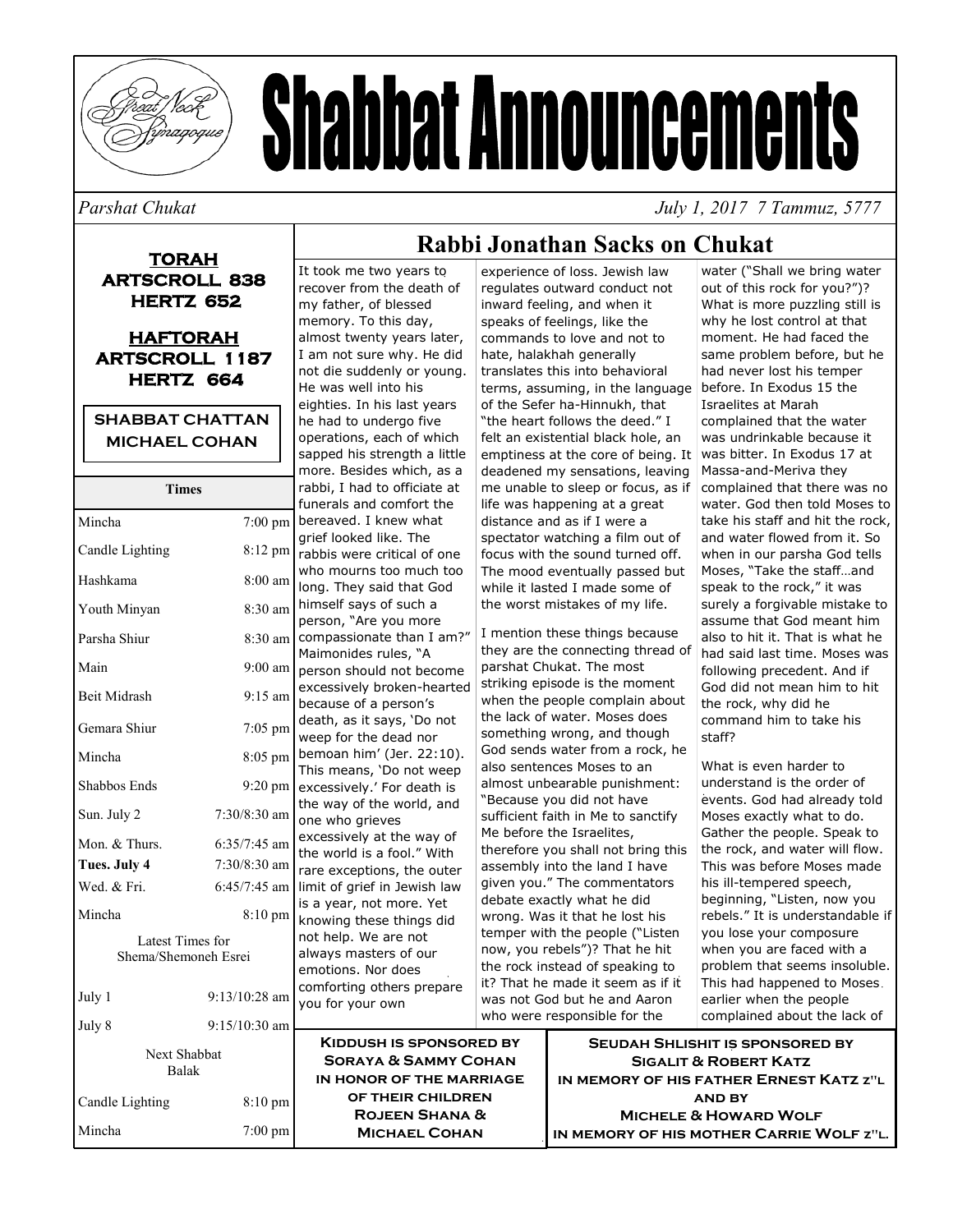| 26 Old Mill Road, Great Neck, NY 11023 (516) 487-6100                                                                                                                                                                                                                                                                                                                                                                                                                                                                                                                                                                                                                                                                                                                                                                                                                                                                                                                                                                                                                                                                                                                | <b>Shabbat Announcements Chukat 5777</b>                                                                                                                                                                                                                                                                                                                                                                                                                                                                                                                                                                                                                                                                                                                                                                                                                                                                                                                                                                                                                                                                                                                                                                |  |
|----------------------------------------------------------------------------------------------------------------------------------------------------------------------------------------------------------------------------------------------------------------------------------------------------------------------------------------------------------------------------------------------------------------------------------------------------------------------------------------------------------------------------------------------------------------------------------------------------------------------------------------------------------------------------------------------------------------------------------------------------------------------------------------------------------------------------------------------------------------------------------------------------------------------------------------------------------------------------------------------------------------------------------------------------------------------------------------------------------------------------------------------------------------------|---------------------------------------------------------------------------------------------------------------------------------------------------------------------------------------------------------------------------------------------------------------------------------------------------------------------------------------------------------------------------------------------------------------------------------------------------------------------------------------------------------------------------------------------------------------------------------------------------------------------------------------------------------------------------------------------------------------------------------------------------------------------------------------------------------------------------------------------------------------------------------------------------------------------------------------------------------------------------------------------------------------------------------------------------------------------------------------------------------------------------------------------------------------------------------------------------------|--|
| meat. But it makes no sense at all to do so when God has<br>already told you, "Speak to the rockIt will pour forth its<br>water, and you will bring water out of the rock for them, and so<br>you will give the community and their livestock water to drink."<br>Moses had received the solution. Why then was he so agitated<br>about the problem?<br>Only after I lost my father did I understand the passage. What<br>had happened immediately before? The first verse of the                                                                                                                                                                                                                                                                                                                                                                                                                                                                                                                                                                                                                                                                                    | sister. He was inconsolable and not in control. He was the<br>greatest of the prophets. But he was also human, rarely more<br>so than here. Our parsha is about mortality. That is the point.<br>God is eternal, we are ephemeral. As we say in the Unetaneh<br>tokef prayer on Rosh Hashana and Yom Kippur, we are "a<br>fragment of pottery, a blade of grass, a flower that fades, a<br>shadow, a cloud, a breath of wind." We are dust and to dust<br>we return, but God is life forever.                                                                                                                                                                                                                                                                                                                                                                                                                                                                                                                                                                                                                                                                                                           |  |
| chapter states: "The people stopped at Kadesh. There, Miriam<br>died and was buried." Only then does it state that the people<br>had no water. An ancient tradition explains that the people had<br>hitherto been blessed by a miraculous source of water in the<br>merit of Miriam. When she died, the water ceased. However it<br>seems to me that the deeper connection lies not between the<br>death of Miriam and the lack of water but between her death<br>and Moses' loss of emotional equilibrium. Miriam was his elder<br>sister. She had watched over his fate when, as a baby, he had<br>been placed in a basket and floated down the Nile. She had had<br>the courage and enterprise to speak to Pharaoh's daughter and<br>suggest that he be nursed by a Hebrew, thus reuniting Moses<br>and his mother and ensuring that he grew up knowing who he<br>was and to which people he belonged. He owed his sense of<br>identity to her. Without Miriam, he could never have become<br>the human face of God to the Israelites, law-giver, liberator<br>and prophet. Losing her, he not only lost his sister. He lost the<br>human foundation of his life. | At one level, Moses-at-the-rock is a story about sin and<br>punishment: "Because you did not have sufficient faith in me<br>to sanctify Metherefore you shall not bring this assembly into<br>the land I have given you." We may not be sure what the sin<br>exactly was, or why it merited so severe a punishment, but at<br>least we know the ball-park, the territory to which the story<br>belongs. Nonetheless it seems to me that - here as in so many<br>other places in the Torah - there is a story beneath the story,<br>and it is a different one altogether. Chukat is about death, loss<br>and bereavement. Miriam dies. Aaron and Moses are told they<br>will not live to enter the Promised Land. Aaron dies, and the<br>people mourn for him for thirty days. Together they<br>constituted the greatest leadership team the Jewish people has<br>ever known, Moses the supreme prophet, Aaron the first High<br>Priest, and Miriam perhaps the greatest of them all. What the<br>parsha is telling us is that for each of us there is a Jordan we<br>will not cross, a promised land we will not enter. "It is not for<br>you to complete the task." Even the greatest are mortal. That |  |
| Bereaved, you lose control of your emotions. You find yourself<br>angry when the situation calls for calm. You hit when you<br>should speak, and you speak when you should be silent. Even<br>when God has told you what to do, you are only half-listening.<br>You hear the words but they do not fully enter your mind.<br>Maimonides asks the question, how was it that Jacob, a<br>prophet, did not know that his son Joseph was still alive. He<br>answers, because he was in a state of grief, and the Shekhinah<br>does not enter us when we are in a state of grief. Moses at the<br>rock was not so much a prophet as a man who had just lost his                                                                                                                                                                                                                                                                                                                                                                                                                                                                                                           | is why the parsha begins with the ritual of the Red Heifer,<br>whose ashes, mixed with the ash of cedar wood, hyssop and<br>scarlet wool and dissolved in "living water," are sprinkled over<br>one who has been in contact with the dead so that they may<br>enter the Sanctuary. This is one of the most fundamental<br>principles of Judaism. Death defiles. For most religions<br>throughout history, life-after-death has proved more real than<br>life itself. That is where the gods live, thought the Egyptians.<br>That is where our ancestors are alive, believed the Greeks and<br>Romans and many primitive tribes. That is where you find<br>justice, thought many Christians. That is where you find<br>paradise, thought many Muslims.                                                                                                                                                                                                                                                                                                                                                                                                                                                   |  |
| <b>Great Neck Yoetzet Halacha Lisa Septimus</b><br>Welcomes your questions about mikvah,<br>observance of taharat mishpacha (halacha relating<br>to married life) and women's health, as it connects<br>to Jewish law. Reach out to her at:<br>Phone: 516.415.1111<br>Email: greatneckyoetzet@gmail.com.<br>All conversations and emails are kept confidential.                                                                                                                                                                                                                                                                                                                                                                                                                                                                                                                                                                                                                                                                                                                                                                                                      | Life after death and the resurrection of the dead are<br>fundamental, non-negotiable principles of Jewish faith, but<br>Tanakh is conspicuously quiet about them. It is focused on<br>finding God in this life, on this planet, notwithstanding our<br>mortality. "The dead do not praise God," says the Psalm. God<br>is to be found in life itself with all its hazards and dangers,<br>bereavements and grief. We may be no more than "dust and                                                                                                                                                                                                                                                                                                                                                                                                                                                                                                                                                                                                                                                                                                                                                      |  |
| <b>Great Neck Synagogue</b><br>26 Old Mill Road, Great Neck, NY 11023<br>516-487-6100                                                                                                                                                                                                                                                                                                                                                                                                                                                                                                                                                                                                                                                                                                                                                                                                                                                                                                                                                                                                                                                                                | ashes", as Abraham said, but life itself is a never-ending<br>stream, "living water", and it is this that the rite of the Red<br>Heifer symbolizes. With great subtlety the Torah mixes law and<br>narrative together - the law before the narrative because God                                                                                                                                                                                                                                                                                                                                                                                                                                                                                                                                                                                                                                                                                                                                                                                                                                                                                                                                        |  |
| Rabbi Dale Polakoff, Rabbi<br>Rabbi Ian Lichter, Assistant Rabbi<br>Dr. Ephraim Wolf, z"l, Rabbi Emeritus<br><b>Zeev Kron, Cantor</b><br>Eleazer Schulman, z"l, Cantor Emeritus<br>Rabbi Sholom Jensen, Youth Director<br>Zehava & Dr. Michael Atlas, Youth Directors<br><b>Mark Twersky, Executive Director</b><br>Dr. James Frisch, Assistant Director<br>Dov Sassoon, President<br>Rabbi Jesse Shore, Rabbinic Intern                                                                                                                                                                                                                                                                                                                                                                                                                                                                                                                                                                                                                                                                                                                                             | provides the cure before the disease. Miriam dies. Moses and<br>Aaron are overwhelmed with grief. Moses, for a moment, loses<br>control, and he and Aaron are reminded that they too are<br>mortal and will die before entering the land. Yet this is, as<br>Maimonides said, "the way of the world". We are embodied<br>souls. We are flesh and blood. We grow old. We lose those we<br>love. Outwardly we struggle to maintain our composure but<br>inwardly we weep. Yet life goes on, and what we began, others<br>will continue. Those we loved and lost live on in us, as we will<br>live on in those we love. For love is as strong as death, and the<br>good we do never dies.                                                                                                                                                                                                                                                                                                                                                                                                                                                                                                                  |  |

**Harold Domnitch, Chairman of the Board Lisa Septimus, Yoetzet Halacha 516-415-1111**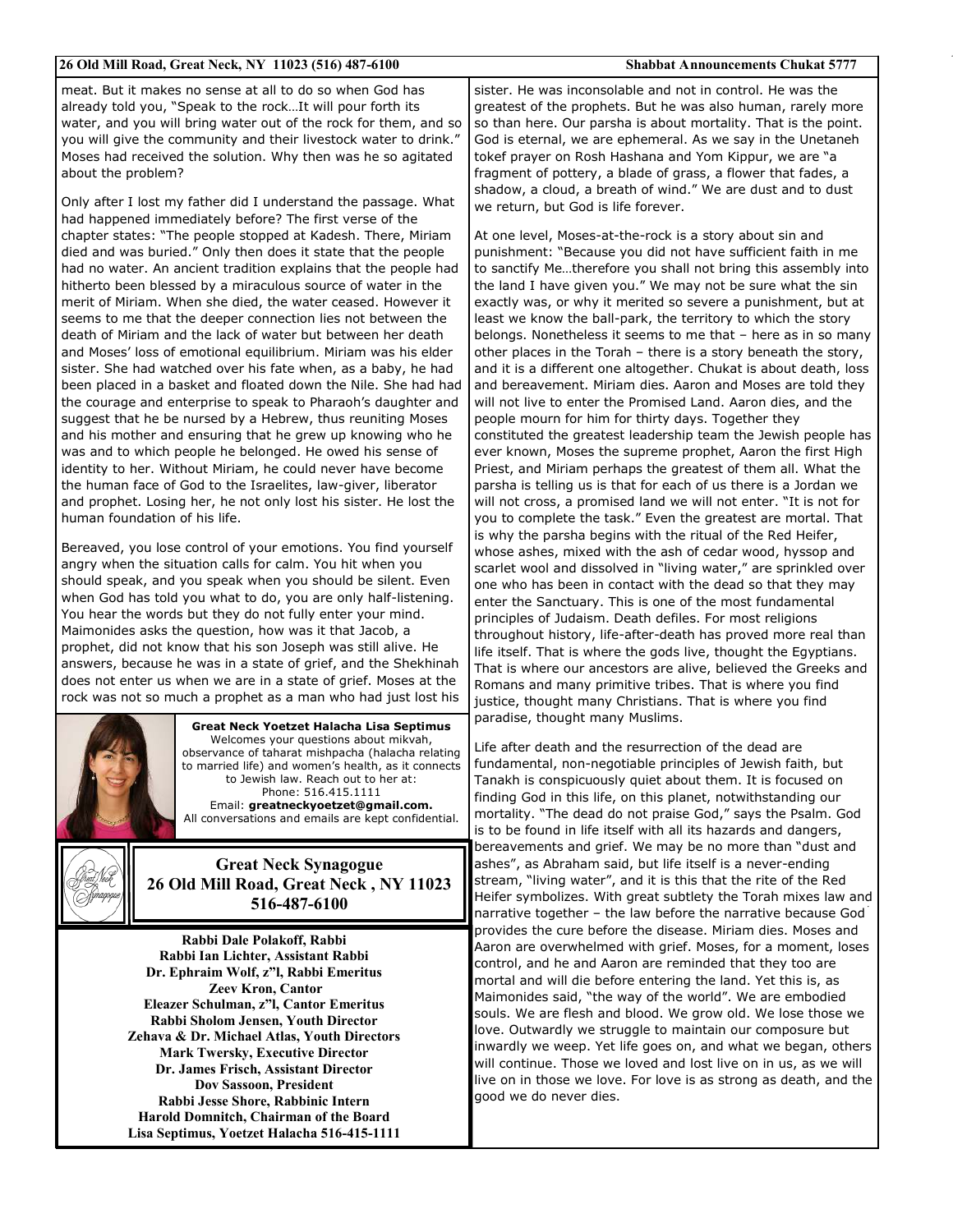# **SALLY & SEYMOUR OLSHIN ADULT EDUCATION PROGRAM GNS SUMMER 2017 LEARNING PROGRAM**

## **Guest Speaker: Rabbi Moshe Tzvi Weinberg**

"The Question that No One Asked at Har Sinai: **Reflections on My Battle Against Lymphoma"** 



Rabbi Moshe Tzvi Weinberg currently teaches in Yeshiva University's Irving I. Stone Beit Midrash Program, where he also serves as the Mashgiach Ruchani. A graduate of Yeshiva University, Rabbi Weinberg received his semicha from Rabbi Zalman Nechemia Goldberg of Jerusalem and has also been certified by the Center for Integrated Teacher Education. He has served as a guest speaker and scholar in residence in Jewish communities and college campuses across the country. Additionally, Rabbi Weinberg offers a variety of weekly inspirational shiurim in Teaneck and Bergenfield area of New Jersey, where he lives with his family. Recently, he joined the rabbinic staff at Congregation Beth Abraham in Bergenfield, serving as Mashpia, spiritual mentor. More than 900 of his recorded shiurim appear on yu.torah.org.

**Sunday, July 2nd**  $9:15 \text{ am}$ 

**Series Sponsorships - \$180** 

**To dedicate a** lecture, contact the synagogue office

516.487.6100 mtwersky@gns.org



26 Old Mill Road Great Neck, NY 11023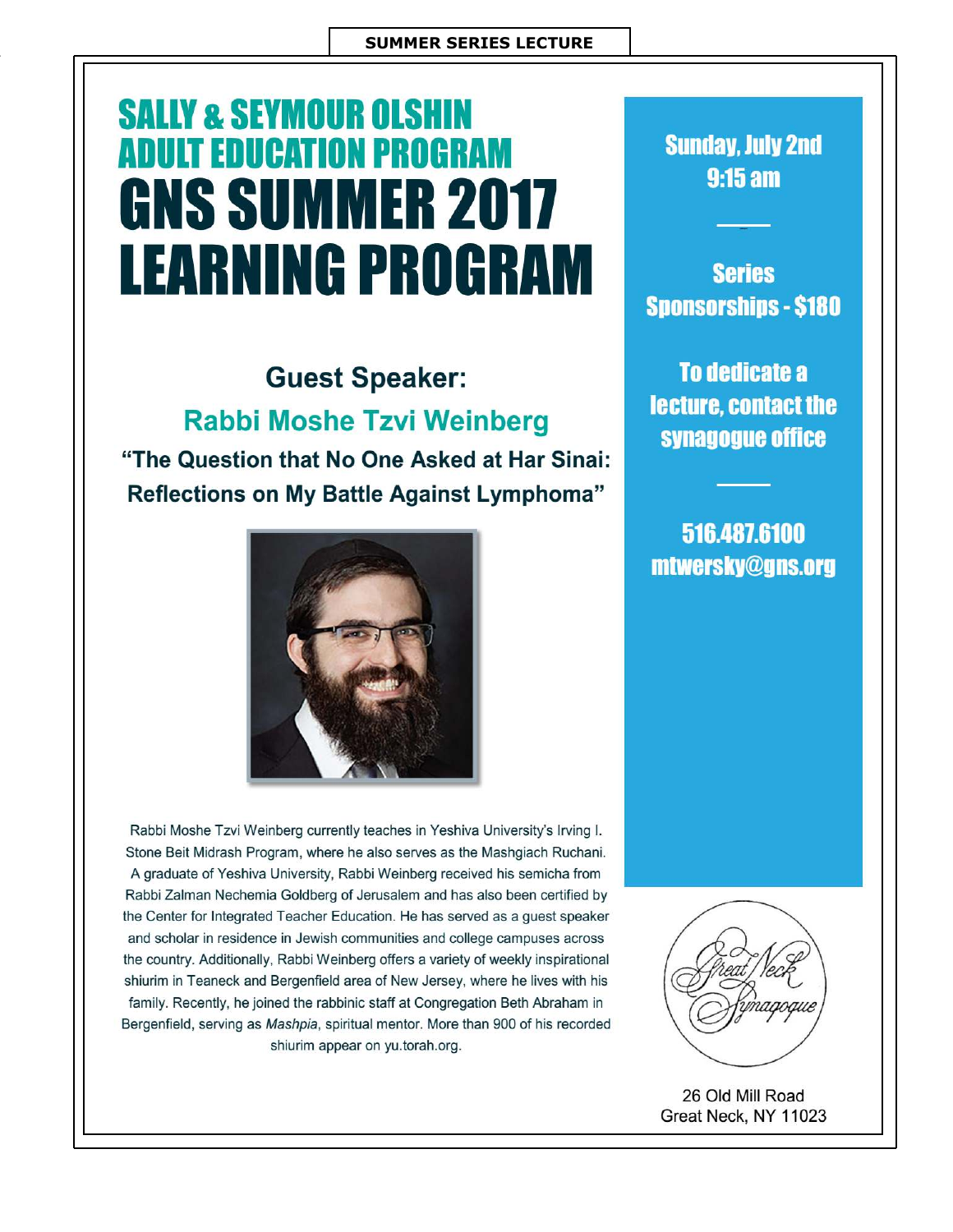#### **MEN'S CLUB BASEBALL GAME**

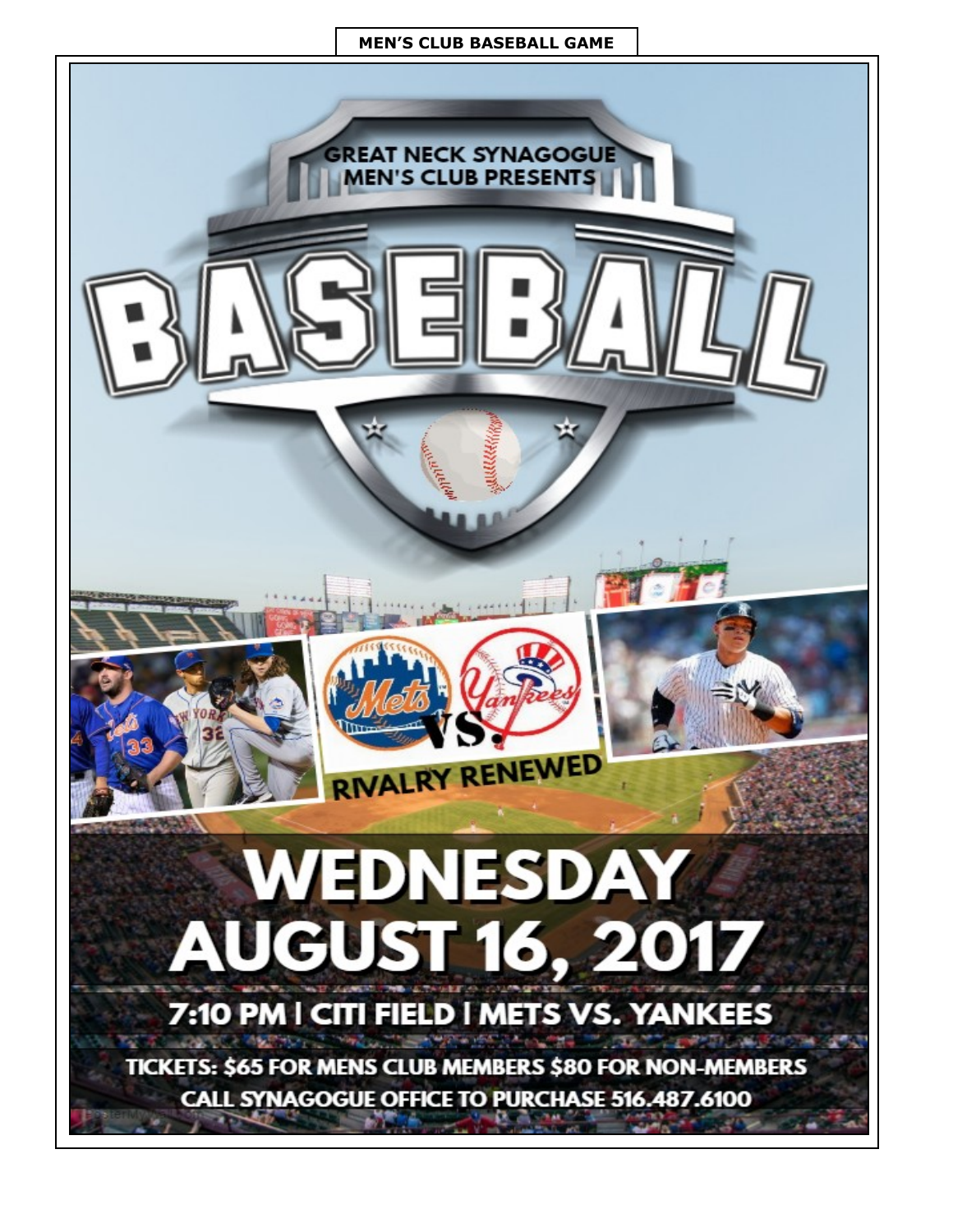#### **SUMMER SERIES SCHEDULE**

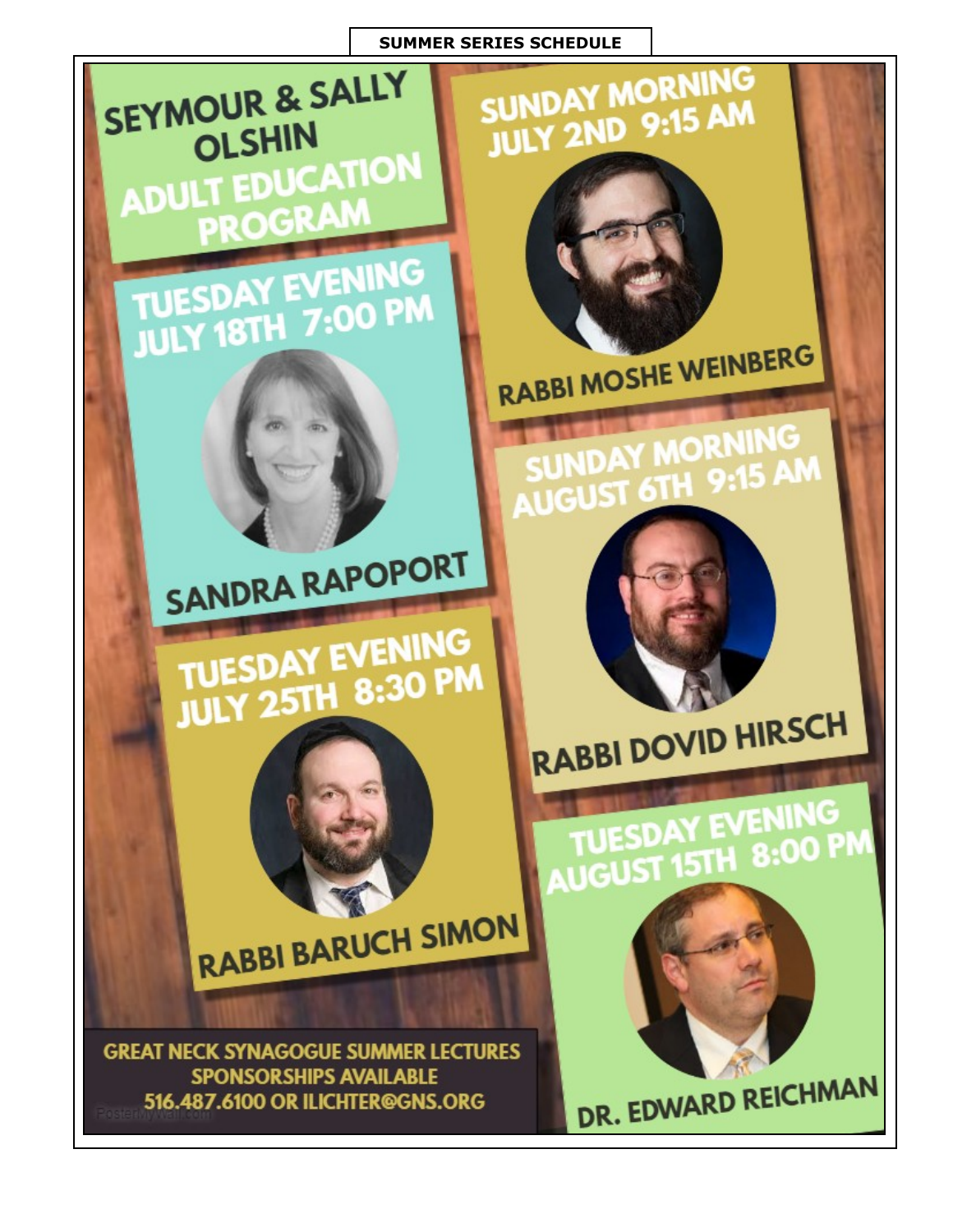#### **CONGREGATIONAL KIDDUSH**

#### **We Honor Our Graduates 2017**

**Lisa & Alan Adler** on the graduation of their son Robert from New York University.

**Amnon & Iris Ambalo** on the graduations of Omri from Binghamton University and Yuval from GN North Middle School.

**Sheila Bachman** on the graduation of her grandsons, Alec Bachman son of Carrie & Marc Bachman, from Richmond Consolidated School in the Berkshires, Tobias & Gabriel Bachman sons of Deborah & Michael Bachman from Terrill Middle School in Scotch Plains.

**Emma & Bart Baum** on the graduation of Sophie from GNS Middle School.

**Michelle & Philip Berman** on the graduation of Tamara Berman from the University of Maryland with a BS in Civil Engineering, and on the graduation of Amanda Berman with her acceptance to Cardozo Law School and recent engagement.

**Pam & Jeff Bilfeld** in honor of the graduation of Jordan from Indiana University.

**Judy and Brett Blatter** on the graduation of Jordan from NSHA High School.

**Viviane and Arnold Breitbart** on the graduation of their daughter, Marcelle from NYU Gallatin School with Honors and their daughter-in-law, Ruby Breitbart earning her MD degree from New York College of Podiatric Medicine and starting her residency program at NYU Winthrop Hospital.

**Drora & Paul Brody & the Brody Bunch** on the graduations of Liat from NYU's Steinhardt School of Occupational Therapy, Dana graduating from the University of Pennsylvania Law School and Limor graduating from Queens College Summa Cum Laude and Phi Beta Kappa, with High Honors in Psychology.

**Debbie & Hal Chadow** on the graduations of Marissa Chadow from NYU Rory Meyers College of Nursing (Cum Laude) and Aaron Chadow with a Masters in Accounting from Queens College.

**Roz & Zachary Dicker** on the graduations of Michal Dicker, MA/MBA, from Brandeis University, Joshua Halpern, Magna Cum Laude, Harvard Law School, Shimshon Dicker, Har Etzion, Gush, to Columbia University and Jonathan Mosesson, Eretz Hatzvi, Jerusalem, to Binghamton University.

**Tanaz & Oren Dror** on the graduation of Talia Dror and the entire NSHA Middle School Class of 2017. **Olga & Matt Gartenhaus** on Dr. Michael Gartenhaus completing his Podiatric Medicine and Surgery residency at Jamaica Hospital Medical Center as Chief Resident.

**Evelyn Henis** on the graduation of her granddaughter Gabrielle Henis with a Bachelor of Science in Nursing, Magna Cum Laude from Adelphi Univ. She is a volunteer with the Commack Volunteer Ambulance Corps.

**Debbie & Robert Hollander and Martin & Shoshana Sokol** on their daughter/granddaughter, Samantha's graduation from Hofstra University with a Master's Degree in Education and to Aaron Sokol nephew/grandson on his 8<sup>th</sup> grade graduation from Ramaz Middle School.

**Gedale Horowitz** on the graduation of his grandson Elliot Arthur Horowitz from GN South High School. **Rita Gordonson** on the graduation of her granddaughter Chana Tzvia Culang from Rutgers University and granddaughter Julie Illana Gordonson from Cornell.

**Louise & Leonard Kahn** on the graduation of their grandson Zachary Griff from University of Pennsylvania, son of Simone & Charles Griff.

**Proud Grandfather, Leslie Kahn** on the graduation of his granddaughter Tamara Berman from Maryland University with a B.S. in Civil Engineering.

**Joan & Henry Katz** on the graduations of their grandchildren Cindi Zucker from Barnard College, Jason Katz from Cooper Union, Eric Zucker from Frisch High School, Jordan Blatter from NSHA High School and Orlee Sadinoff from Westchester Day School.

**Dahlia & Mervin Klein** on the graduation of her son Jonah Hersh from University at IDC of Hertzliya. **Ruth & Milton Mitzner** on the graduation of first granddaughter, Hannah Mitzner from the IDC (Interdisciplinary Center) in Herzliya and is graduating with a BA degree in Business Administration. During

her three years at The IDC Hannah shared her apartment, with her IDF volunteer brother Kyle, who will be released from active duty this fall.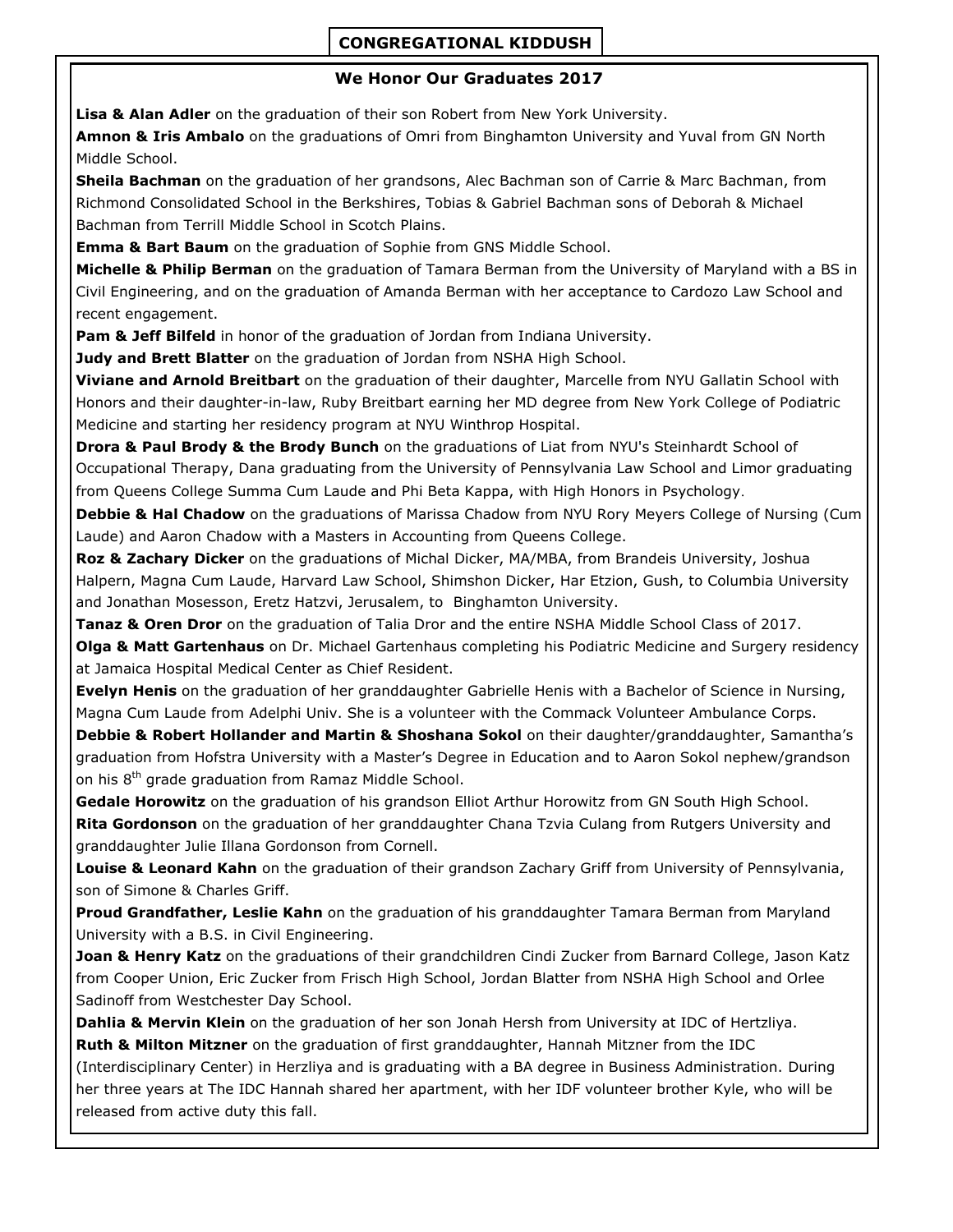### **CONGREGATIONAL KIDDUSH**

#### **We Honor Our Graduates 2017**

**Annie & Robert Mendelson** on the graduation of their son Eli from University of Pennsylvania with a dual degree.

**Gail & Yaacov Mizrahi** on the graduation of their daughter Talia from Montclair State University with a doctorate in Audiolgy.

**Brenda & Ed Parver** on the graduation of their granddaughter Chaye Rosenblum from Middle School. **Randa & Jeff Pittell** on the graduation of their son, Blake Pittell, from the University of Pennsylvania.

**Janet & Fred Pomerantz** and family and Grandma Shirley Siegel in honor of the graduation of Jordan Pomerantz from Cornell University School of Industrial and Labor Relations.

**Diane & David Rein** in honor of their daughter Sophia, graduating from Ramaz Middle School.

**Amy & Jonathan Reiss** on the graduation of their daughter Ariel Reiss from GNS Lower School.

**Anida & Edwin Rosman** on the graduation of their son Jordan from the University of Pennsylvania and his acceptance to NYU Law School.

**Aliza & Dov Sassoon** on the graduation of Henry from GNS Kindergarten.

**Rebecca & Moossa Soleimani** on the graduation of Tehila from GNS Middle School.

**Sandra & Michael Stern** on the graduation of Zoe Stern Hack from Queens College with High Honors in Psychology.

**The Steinberg, Ginsburg and Shalmon family** in honor of Tara Steinberg, who graduated from the Hunter College School of Nursing, in honor of Philip Steinberg, who graduated from Hofstra University and in honor of Gabriella and Eliana Steinberg, who graduated from Yeshiva Har Torah.

**Jill & Ron Swartz** on Courtney Swartz being admitted to the New York Bar and to Ethan Swartz on graduating from Brandeis University with a BS in Biology.

**Phyllis & Paul Weinberg** on the graduation of their grandson, Jonathan Weinberg from Harvard Law School and on their granddaughter, Amy Weinberg receiving a MS in speech therapy from Adelphi.

**Karen & Adam Zalta** on the graduation of Linzee Zalta from High School and Maurice Zalta Graduating elementary School (going into 6th grade).

**Heidi & Glenn Zuckerman** on the graduations of Jamie Zuckerman from NSHA High School and Ben Zuckerman from NSHA Middle school.

#### **Smachot**

**Iris & Josh Adler** in honor of their daughter Michal's marriage to Brian Goodman.

In honor of **Cantor Kron**. (Anonymous)

**Robyn and Steven Blumner** on the marriage of their daughter Sarah to Doug Dolitsky.

**Louise & Len Kahn** on the Bar Mitzvah of their grandson Gavi, son of Doron & DV Kahn, and on the Bat Mitzvah of their granddaughter Leah, daughter of Galit & Grant Reichlin.

**Sue Mayer** in honor of Scott Mayer on his induction to the National Honor Society, Perri Mayer on receiving her Siddur, for her June Birthday & Grandparent's Day and Kayla and Sadie Klinger on their Ballet

Recital.

**Phyllis Ringel & Family** on the marriage of her niece Margaux Neiderbach to Jesse Adlin.

**Florin & Howie Silberstein** in honor of all their grandchildren.

**Magda & Sam Yehaskel** in honor of the Bar Mitzvah of Zachary Stein and William Brecher's first birthday.

#### **In Memory**

**Dahlia & Mervin Klein** in memory of Yehuda Abraham z'l.

**Brenda & Edward Parver** in memory of his parents Shifra bat Yaakov Yisrael and Aharon ben Menachem Mendel.

**Murray Weiss** in memory of Anna & Harry Weiss.